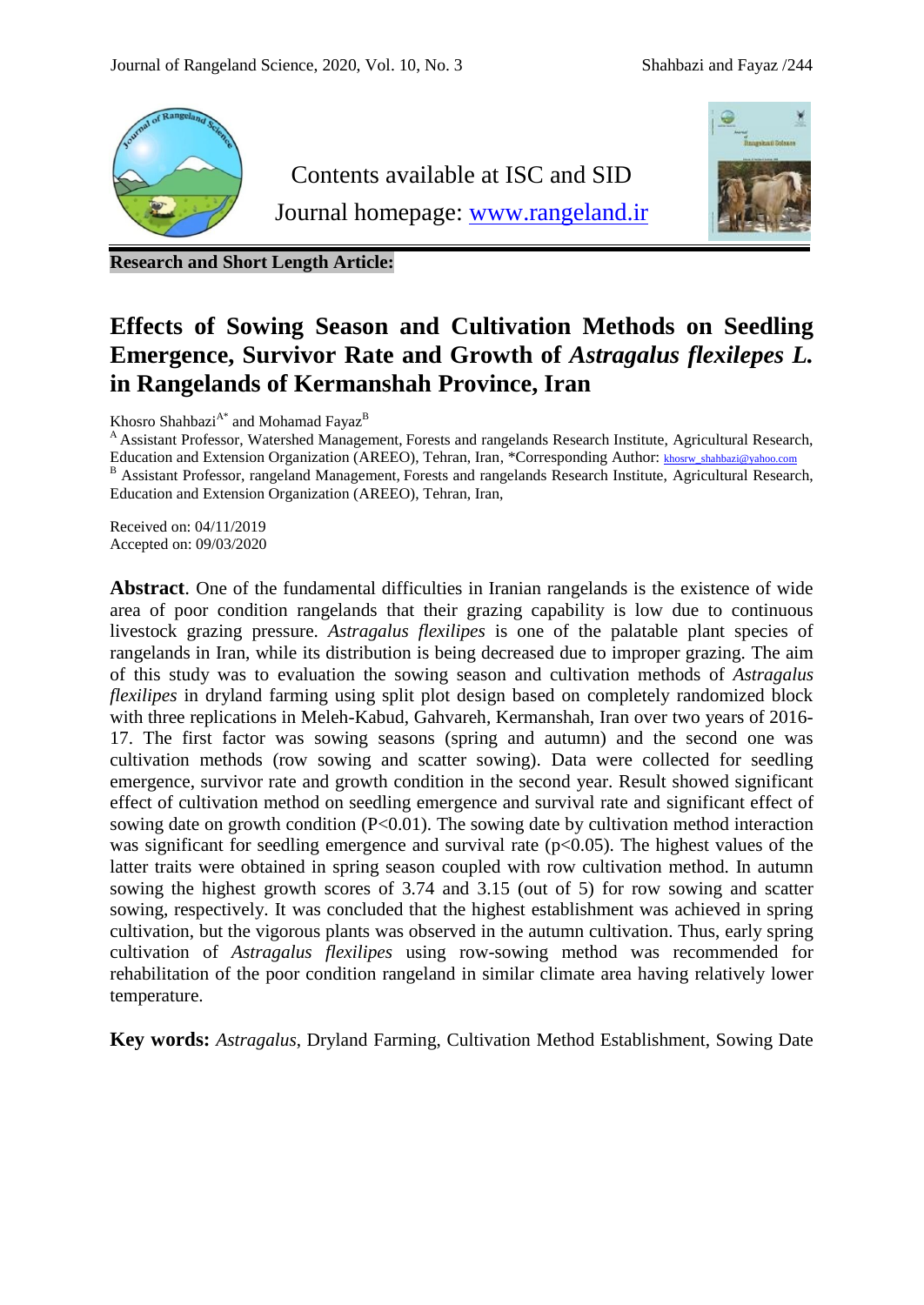### **Introduction**

One of the fundamental difficulties in Iranian rangelands is the existence of wide area of poor condition rangelands that their grazing capability is low due to continuous grazing pressure. The genus Astragalus with 844 species is one of the huge genera in Iran, containing about 620 endemic species. The genus covering about 15-17 million ha of country and plays an important role in ecosystem equilibrium, soil conservation, carbon sequestration, and forage production (Masomi, 2016). *Astragalus flexilepes* is a palatable range species without thorns that its frequency has been decreasing due to livestock overgrazing.

The genus *Astragalus* faces with lots of problems and limitations for the establishment and regeneration in rangelands of Iran (Zarekia *et al.,* 2014). In the severe destructed rangelands which are converted to low yield drylands, a combination of legumes and grasses could preserve the biodiversity and high forage production (Barati *et al.,* 2014). Also, in arid and semi-arid areas the soils are eroded due to lack of vegetation and it lead to dust storms (Hou *et al.,* 2016; Erice *et al.,* 2010). In such circumstances, grazing management should be coupled with cultivating of range species with high quality and drought resistant (Gurvicha *et al.,* 2017). For the rangeland reclamation, the cultivation and establishment of native high yield and compatible forage species are required. Range plants such as legumes play a vital role in forage producing and fixing their nitrogen (Gurvicha *et al.,* 2017; Shannon *et al.,* 2014). Forage of many *Astragalus, spp.* species nominated as high quality due to their nutritional values. Shahbazi *et al.* (2016) found higher values of crude protein, dry matter digestibility and metabolism energy in *Astragalus cyclophllan* than that for alfalfa in the similar phenological growth stages.

Investigation on sowing seasons is more likely result in correct and quick establishment of species (Bacchetta *et al.,*

2011; Loeppky *et al.,* 1996). Various studies have been conducted on determining the cultivation time of *Astragalus* species (Zarekia and Mirhaji, 2017; ZareKia *et al.* 2013; Ghasriani *et al.* 2016). The higher survivor rate of 58.2% was obtained in *Astragalus cyclophyllon* cultivated in crescent-shaped holes method than that for typical method (Moshtaghyan *et al.,* 2009). Another factor which affects the efficiency of cultivation method is the cultivation date. In a study of cultivation date of some *Astragalus* species Zarekia *et al.* (2019), found the best result in the fall sowing season. Accordingly, two factors of cultivation method and cultivation date are effective in the establishment of *Astragalus* species (Abolghasemi *et al.,* 2019).

Breaking the seed dormancy in many of *Astragalus* species has important role in their establishment. Zarekia *et al.* (2013) reported that scratch treatment is the best treatment for improving seed germination of some *Astragalus* species.

Delkhosh and Bagheri (2012) studied the impact of mechanical crescent basin project on some forage species production, canopy crown and soil humidity in Gorik rangelands, Zahedan, Iran. Their results showed that implementing this project has increased the soil humidity and plant canopy crown percent through rainwater harvesting. Totally, utilization of contour furrow and pitting reduce runoff, soil erosion, and increase humidity in deep soil and finally, enhanced vegetation in desert rangelands (Jahantigh and Pessarkli, 2009; Yazdanshenas *et al.,* 2019). Similar results were achieved in the research conducted by Chamani *et al.* (2011) in terms of contour furrow and pitting in northern rangelands, Golestan province, Iran.

According to mentioned published literatures, three factors including cultivation method, sowing season and dormancy breaking are the most important factors affecting the establishment of *Astragalus flexilepes* species in the field. Therefore, the aim of current study was to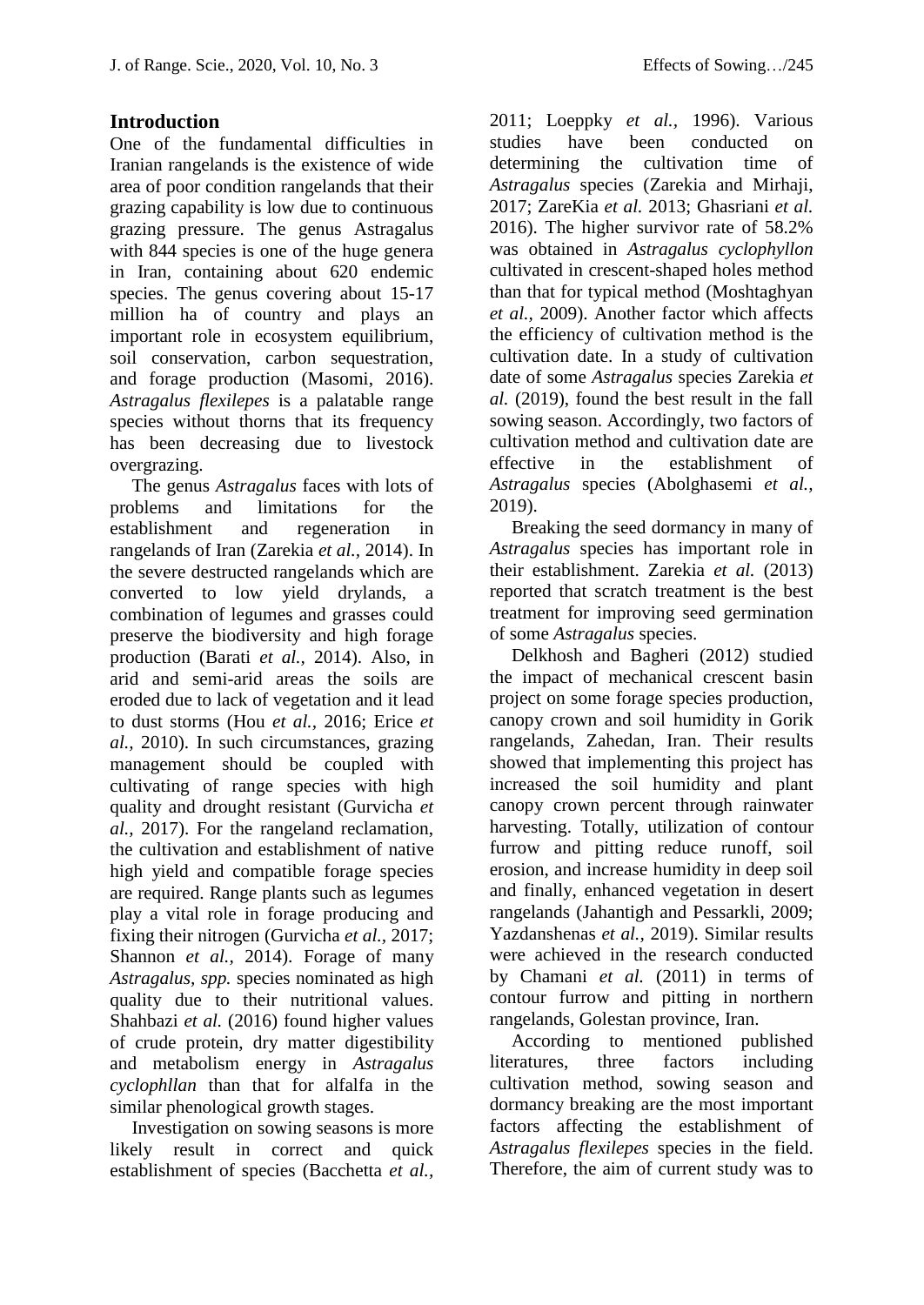determine the best cultivation methods and sowing season on seedling emergence and survivor rate of *Astragalus flexilepes* in Dalaho, Kermanshah province over 2 years (2016-2017).

## **Materials and Methods**

This research was conducted in Maleh Kabod village at 10 km northeast of Gahvareh town and 54 km northwest of Kermanshah city, Iran. It is located at 46°29′53″ E longitude and 34°24′42″ N latitude and 1700m above sea level. Mean annual precipitation is 500 mm and its climate is humid and cold. Its soil is half deep and relatively loamy-clay. Winters are cold enough for temperature to drop to below zero during December, January, and February. Summers are, however, relatively cool and dry, indicating a semiarid region. Furthermore, mean annual rainfall in the study site during 2016 and 2017 was 687 and 616 mm, respectively.

Seeds were collected from their natural habitats in Gahvareh habitats at 1450-1700 m above sea level in Kermanshah province. Prior to seed sowing seeds were tested for germination. The seeds germination percentages were 24 to 26%. Therefore, to overcome the seed dormancy, the seeds were scratched with sandpaper prior to cultivation (Zarekia *et al.*, 2013). The seeds germination percentages were increased up to 76 to 81%. In the study area, an appropriate farmland was selected for seeds cultivation. A split-plot design was established using two factors. Sowing seasons (autumn and spring) as the main factor and cultivation methods (row

sowing and scatter sowing) the sub factor. The size of each plot were 12.5  $m^2$  (5×2.5) m) with 50 cm distance between rows. Seeds were sown in soil depth 3 cm as 10 kg/h. The autumn and spring sowing dates were in October 2015 and April 2016, respectively. In the first and the second years, data were collected for seedling emergence percentage and survivor rates and growth condition (1 to 5 score) in June of 2016 and 2017.

The collected data were subjected to analysis of variance and mean comparisons were made using Duncan method. The SPSS software version 19 was used for data analysis. The mean comparisons were done by Duncan's multiple range tests.

### **Results**

The collected seeds were scratched using sandpaper prior to cultivation. Result showed seed scratching increased germination percentage up to three times from (24 to 26% in control) to (76 to 81% in treated seeds). Similar to our finding Zarekia *et al.* (2013) reported that scratch treatment is the best treatment for improving seed germination of some *Astragalus* species.

Result showed significant effect of cultivation method on seedling emergence and survival rate and significant effect of sowing date on growth condition  $(P<0.01)$ . The sowing date by cultivation method interaction were significant for seedling emergence and survival rate  $(p<0.05)$ , indicating that in each season, the cultivation method had different effects on the plant establishment (Table 1).

| Source of variation | DF | MS                 |               |                  |
|---------------------|----|--------------------|---------------|------------------|
|                     |    | Seedling emergence | Survival rate | Growth condition |
| Replication         |    | 1.58               | 9.25          | 1.052            |
| Sowing date $(S)$   |    | 48.00              | 96.33         | 3.808*           |
| Error <sub>1</sub>  |    | 23.25              | 9.08          | 0.686            |
| Sowing Method (M)   |    | 533.3**            | 385.3**       | 1.658            |
| $S \times M$        |    | $161.3*$           | $120.3*$      | 0.065            |
| Error <sub>2</sub>  |    | 17.58              | 15.33         | 0.556            |

**Table 1**: Analysis of variance of sowing season and cultivation method for on seedling emergence, survival rate and growth score of *Astragalus flexilepes*

\*, \*\*= Means of square are significant at 5 and 1% probability levels and non-significant

Results of means comparison showed that the highest values of both seedling emergences and survival rate were obtained in spring season coupled with row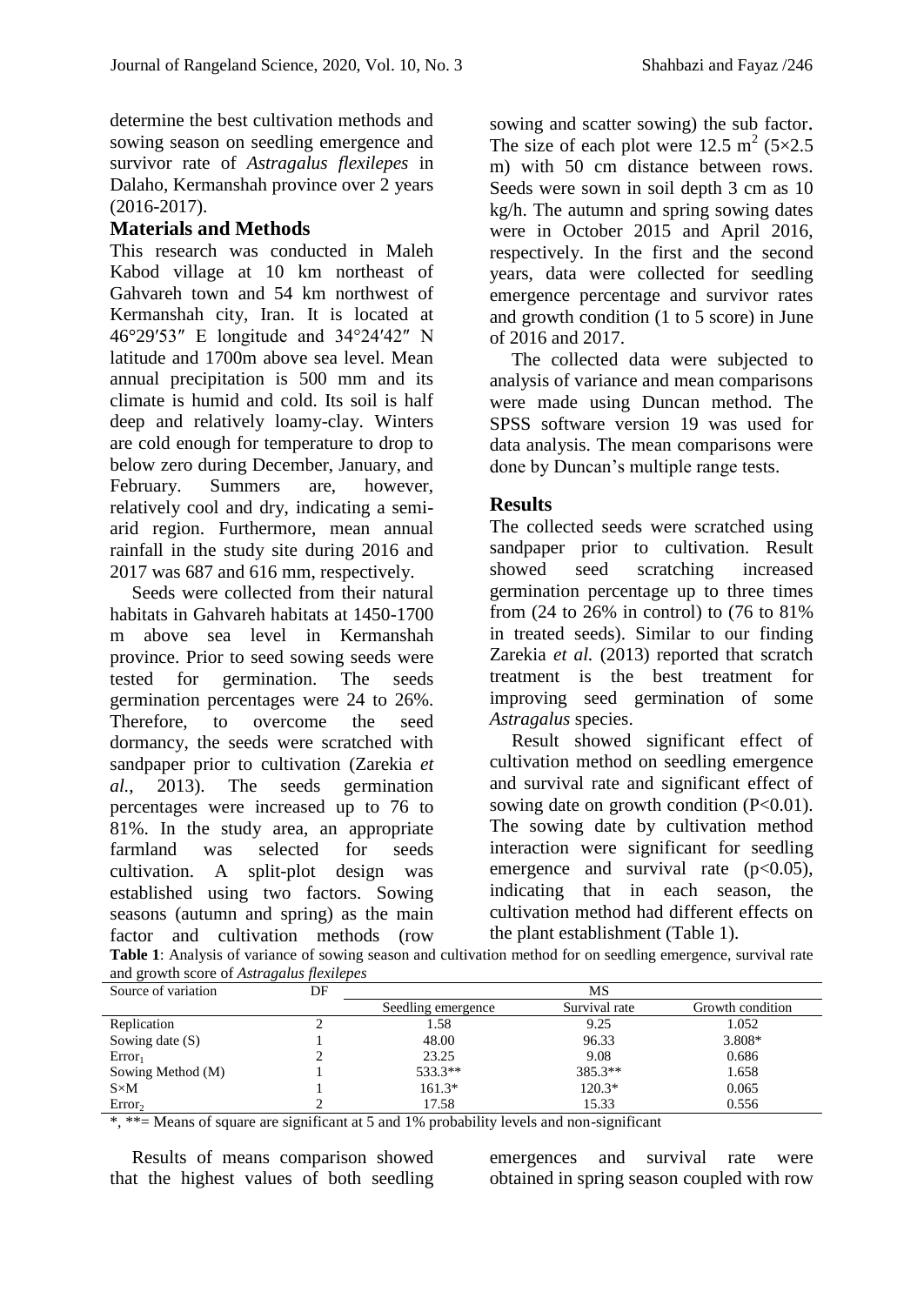cultivation method. The survival rate values were dramatically dropped form row cultivation to scatter sowing in the same season. In the other word, in the spring, the highest germination and survival rate with values of 23.67 and 20.67% were obtained in row cultivation method and they dropped to 3.0 and 3.0% for scatter sowing, respectively. The similar trend was observed in autumn. The highest values of germination and survival rate with values of 13.33 and 9.67% were

Seedling emergence % Survivor rate % Spring Autumn Spring **Autumn** 25 25 a 20 20 Percentage Percentage 15 15 h  $\mathsf b$ 10 10  $\mathsf{C}$ 5 C 5  $\overline{O}$  $\mathbf 0$ Row sowing Scatter sowing Row sowing **Scatter sowing Growth score** Spring **Autumn**  $4.0$ a  $3.5$  $\mathsf b$  $3.0$  $\mathsf b$  $2.5$ score  $\mathbf c$  $2.0$ 1.5  $1.0$  $0.5$  $0.0$ 

**Fig. 1.** Means of sowing date by cultivation method interaction effects on seedling emergence, survival rate and growth score of *Astragalus flexilepes* using Duncan method at 5% level

**Scatter sowing** 

Row sowing

obtained in row cultivation method and they dropped to 6.33 and 3.66% for scatter sowing, respectively (Fig. 1.). The contradiction result was obtained for growth condition in two cultivation dates. In autumn, the highest growth scores of 3.74 and 3.15 were obtained for row sowing and scatter sowing method, respectively. Similarly, in spring season the values were 2.76 and 1.87, respectively.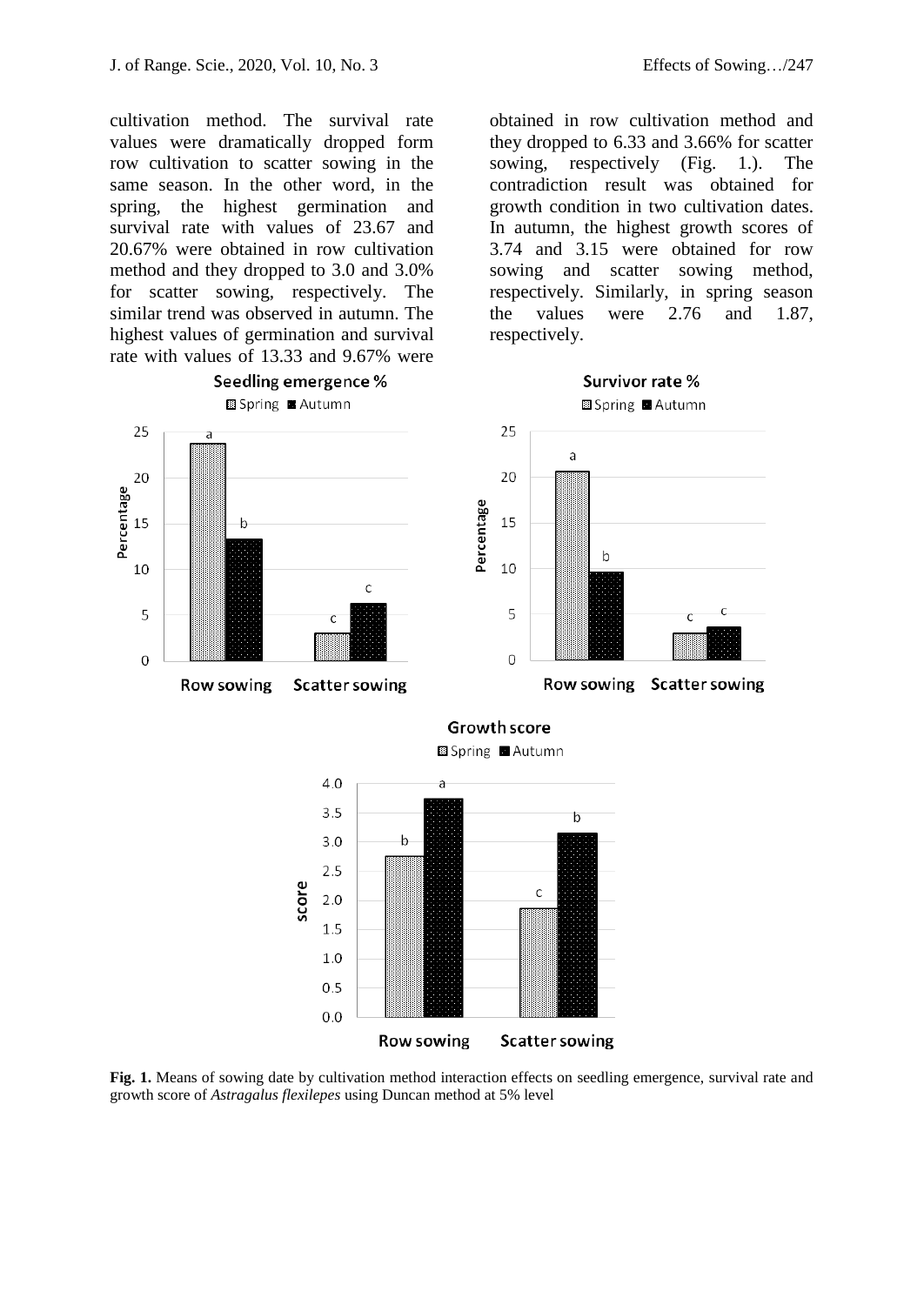#### **Discussion and Conclusion**

Considering the retrogressive trend and limitations of habitats, the establishment of this valuable species is fundamentally necessary. This research shows that the row cultivation method in spring date was more successful than the autumn due to lack of coldness and presence of soil humidity in early spring. Climate changes affected the plants growth and reduce their production. Therefore, cultivation of desired species in the row sowing method in spring could be successful. It seems that such traits as growth condition had no significant difference between spring and fall but for other traits, the higher values were obtained in spring. Thus, the rows cultivation was recommended. This finding was in agreement with those reported by Zarekia *et al.* (2016) and Moshtaghyan *et al.* (2009). Some criteria including cultivation time, germination percent, and survivor rate and growth condition were the most important ones to specify the success of species establishment. *Astragalus flexilepez* L. is to be going extinct and the selection of appropriate cultivation time and method will improve its germination power in its habitat condition. Germination percentage in spring coupled with row cultivation method had a significantly increased the plant establishment. Considering high potential and nutritional value of the desired species, further researches should be done to expand the useful species in the rangelands and dryland farming while preserving the soil erosion and enhancing the fertility. It was concluded that the highest establishment was achieved in spring cultivation, but the vigorous plants was obtained in autumn cultivation. Thus, early spring cultivation of *Astragalus flexilipes* using row sowing method was recommended for rehabilitation of the poor condition rangeland in similar climate area having relatively lower temperature.

#### **References**

- Abolghasemi, M., Fayaz; ZareKia, S.; Zare, M. 2019. Effect of Planting Time and different Methods of Rainfall Collecting on Establishment of *Astragalus kahiricus* Iranian Journal of Eco hydrology 6(2): 295-304
- Bacchetta *et al.*, G. Bacchetta, G. Fenu, E. Mattana, C., 2011. Pontecorvo. Ecological remarks on *Astragalus maritimus and A. verrucosus*, two threatened exclusive endemic species of Sardinia Acta Bot. Gallica, 158: 79-91.
- Barati, S.; Basiri, M.; Vahabi, M.; Mosadeghi, M.; Tarkash, M. 2014. Evaluation of alfalfa yield and grass in pure and mixed cultivations. Range and Desert Researches 4: 624-631.
- Chamani, A., M. Tavan and Hoseini, S.A., 2011. Effect of three operation systems of contour furrow, pitting and enclosure on rangeland improvement (Case study: Golestan province, Iran), Journal of Rangeland Science 2(1): 379- 387.
- Delkhosh, M.; Bagheri, R. 2012. Impact of mechanical crescent pond on production, canopy cover percent, plant composition and soil humidity in Gorik rangeland, Zahedan. 1st 8th National Conference on Rainwater Catchment Systems, pp 1-7., Zahedan, Iran. (In Persian).
- Erice, G., Louahlia, S., Irigoyen, J.J., Sanchez-Diaz, M and Avice, J.C., 2010. Biomass partitioning, morphology and water status of four alfalfa genotypes submitted to progressive drought and subsequent recovery. Journal of Plant Physiology, 167: 114–120.
- Ghasriani, F., Mohebby, A., Shirmardi, H.A., Mirakhorli, R., Eftekhari, A., 2016. Determining the allowable use for *Astragalus effusus* Bunge in the mountainous and semisteppe rangelands of Iran. Journal of Biodiversity and Environmental Sciences (JBES), 9(4): 34-39. (In Persian).
- Gurvicha, D.E., R. Perez-Sanchezb., K. Bauka., E. Juradob., M.C. Ferreroa., G. Funes and Flores, J., 2017. Combined effect of water potential and temperature on seed germination and seedling development of cacti from a mesic Argentine ecosystem. Flora, 227:18–24.
- Loeppky, H. A. Hiltz, M. R. Bittman, S. and Frick, B., 1996. Seasonal changes in yield and nutritional quality of cicer milkvetch and alfalfa in northeastern Saskatchewan. Canadian Journal of Plant Science, 76(3): 441-446.
- Hou, J., Wang, H., Fu, B., Zhu, L., Wang, Y and Li, Z., 2016. Effects of plant diversity on soil erosion for different vegetation patterns. Catena, 147: 632-637.
- Jahantigh, M. and Pessarakli, M., 2009. Utilization of Contour Furrow and Pitting Techniques on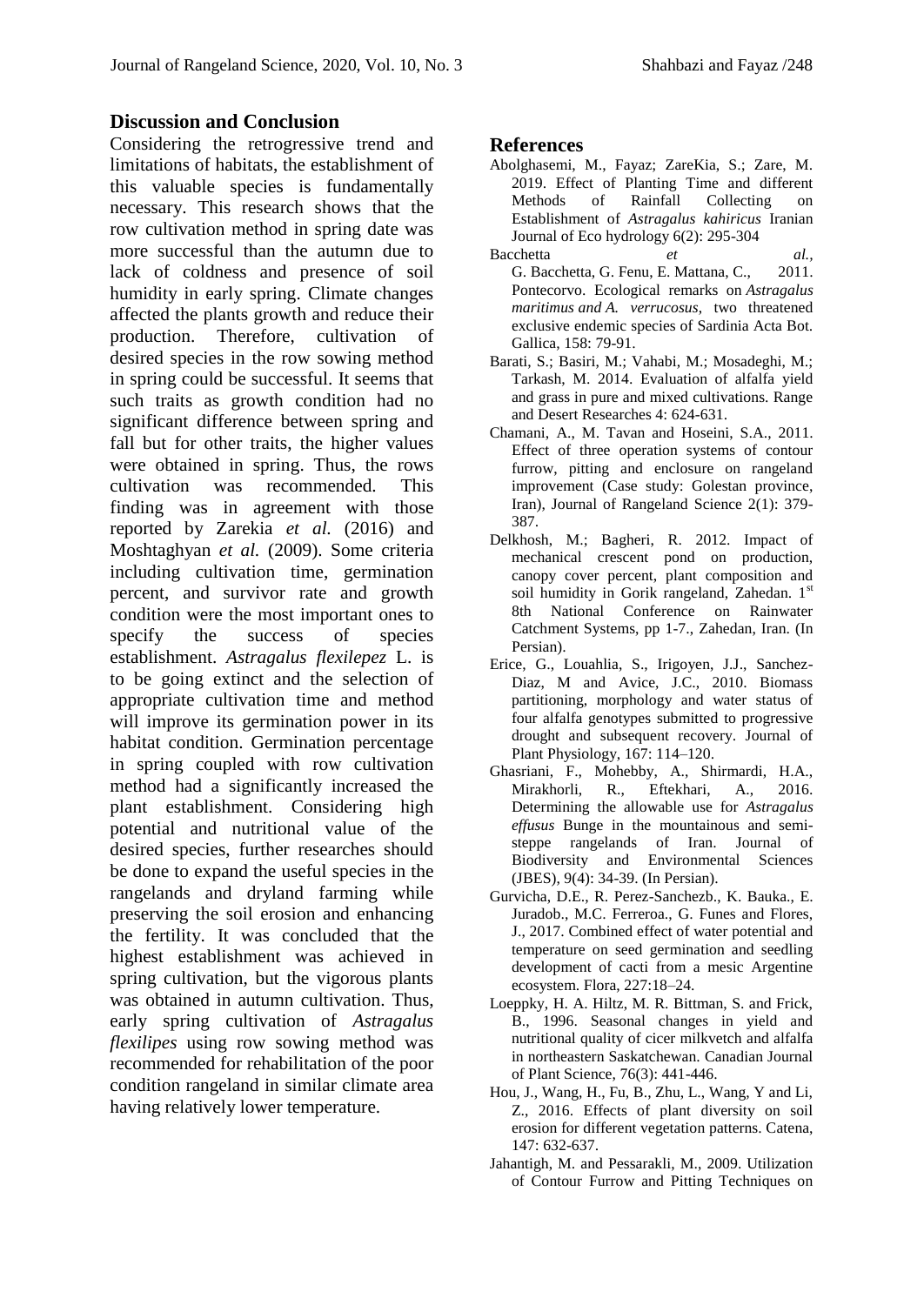Desert Rangelands: Evaluation of Runoff, Sediment, Soil Water Content and Vegetation Cover. Journal of Food, Agriculture and Environment, 7(2): 736-739.

- Masomi, A. A. 2016. The role of *Astragalus* in ecosystem equilibrium. [Journal of natural](http://irannature.areeo.ac.ir/?adsc=1037&lnk=https://jne.ut.ac.ir/)  [Environment \(Iranian Journal of natural](http://irannature.areeo.ac.ir/?adsc=1037&lnk=https://jne.ut.ac.ir/)  [Resources\).](http://irannature.areeo.ac.ir/?adsc=1037&lnk=https://jne.ut.ac.ir/) 1:41-47(In Persian).
- Moshtaghyan, M.B, Keshtkar, H., Esmaili Sharif, M., Razavi, S., 2009. Planting methods effect on *Astragalus cyclophyllon* establishment. Iranian journal of range and desert research 16 (1): 79-84. (In Persian).
- Shahbazi, A.; Matinkhah, S.; Boshra, H.; Takash, M. 2016. Study of forage quality of *Astragalus*  species in Chadegan, Isfahan. Iranian journal of range and desert research, 14: 823-823. (In Persian).
- Shannon, D.A, Wang, M., Kemppainen, B., Mitchell, C.C and Salmasi, S.Z., 2014. Adaptation of *Astragalus membranaceus*  varieties to southeastern United States: growth, root development and astragaloside IV content. Journal of Medicinal Plant Sciences, 2(3): 80– 91.
- Yazdanshenas, H., Jafary, M., Tavili, A., Arzani, H., Azarnivand, H., 2019. Effect of Drought and Salinity Stress on Morpho-physiological Variation of the Iranian Endemic *Stachys multicaulis* Benth. in Different Soil Textures. *Journal of Rangeland Science*, 9(3): 246-258.
- Zarekia, S., Ashraf Jafari, A and Mirhaji, T., 2016. Assessment of Planting Season Effects on Vegetation Parameters of *Astragalus effusus and Astragalus brachyodontus* Accessions. Ecopersia, 4(1): 1225-1237.
- Zarekia, S., Jafari, A., Zandi Esfahan, E., 2014. 'Effects of Seed Scarification on Vegetation Parameters in Some *Astragalus* Species under Field Conditions (Case Study: Homand Absard, Damavand, Iran), *Journal of Rangeland Science*, 4(2):151-158.
- Zarekia, S Godarzi, M Rashvand. 2019. Determining the best sowing time for some perennial herbaceous species from Astragalus genus. Journal of Rangeland, 13: 1-13. (In Persian).
- Zarekia, S Jafari, AA Esfahan, EZ Hosseini, LF. 2013. Study on germination of some perennial herbaceous Astragalus. Iranian Journal of Range and Desert Research 20: 88-100. (In Persian).
- Zarekia, S.; Mirhaji, T. 2017. Preliminary evaluation of some perennial herbaceous Astragalus in order to select superior genotypes Homand-Abesard Rangeland Research Station. Journal of Plant Ecosystem Conservation 5: 87- 99. (In Persian).